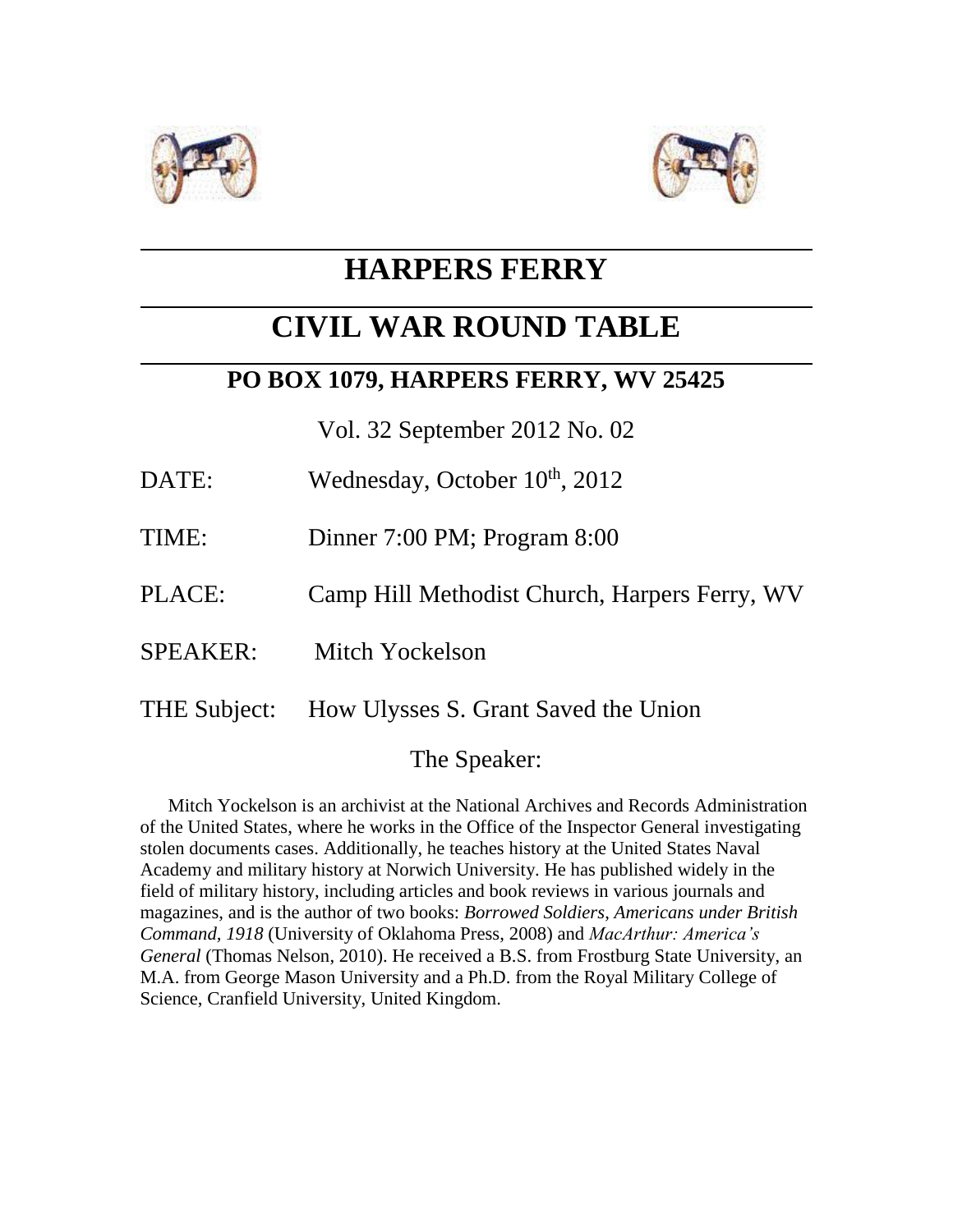#### The Subject

 Mitch's talk will focus on how Ulysses S. Grant was the savior of the Union. Grant hardly seemed destined for glory. He was a reluctant military student at West Point and resigned from the Army at age thirty-two, only to fail as a businessman and farmer. Mitch will show that whatever Grant may have lacked on the surface, he compensated for with common sense, determination, and an even tempered poise on the bloodiest fields of battle. Because of these attributes Grant saved the Union and thus helped bring the country back together.

#### The Meal

 A family-style meal will be served at 7:00 PM prior to the program. The cost of the meal is \$15.00 per person. Reservations for the meal **must be phoned in no later than Sunday, October 7th**, to Kyle Wichtendahl at 301-639-8855, or you can email him at [kfwichtendahl@gmail.com.](mailto:kfwichtendahl@gmail.com) The meal will be: Spaghetti with Meat Sauce (or Meatballs); Salad Bar, Iced Tea, Coffee, Garlic Bread, Butter & Dessert.

#### Major General Adelbert Ames: Forgotten Man of the 20th Maine

 Adelbert Ames preceded Joshua Chamberlain as colonel of the 20th Maine, and had a stellar military career in his own right. Ames was born in Rockland and spent his early years on Atlantic sailing vessels before entering West Point. He graduated just after the war began in May 1861 and was badly wounded at First Bull Run, fighting as a lieutenant with the 5th U.S. Artillery. Praised for his bravery, Ames became a major and fought with his guns through the Peninsula and Seven Days' campaigns, earning another promotion to lieutenant colonel.

 Ames wanted even higher rank, however, and realized he would have to switch to the infantry branch to get it. On August 20, 1862, he was given command of the 20th Maine and the rank of colonel. Colonel Ames commanded that unit until May 1863, when he became a member of Maj. Gen. George Meade's staff. He soon became a brigadier general, commanding a brigade in the XI Corps, leaving Lt. Col. Joshua Chamberlain to gain glory as the 20th's commander at Gettysburg. Ames and his brigade, meanwhile, fought on Barlow's Knoll and Cemetery Hill at Gettysburg.

 Following Gettysburg, Ames led commands in South Carolina and Florida and then took part in the siege of Petersburg. In 1865 the peripatetic Ames oversaw the capture of Fort Fisher in North Carolina. He ended the war as a major general.

 His postwar career was also successful. He served as the Republican Reconstruction governor of Mississippi and then as a senator from that state. But he was not yet done with the garb of a soldier, fighting as a U.S. brigadier general in the Spanish-American War. An accomplished soldier and politician, Ames died in 1933 at the age of 97, the last surviving general of the Civil War.